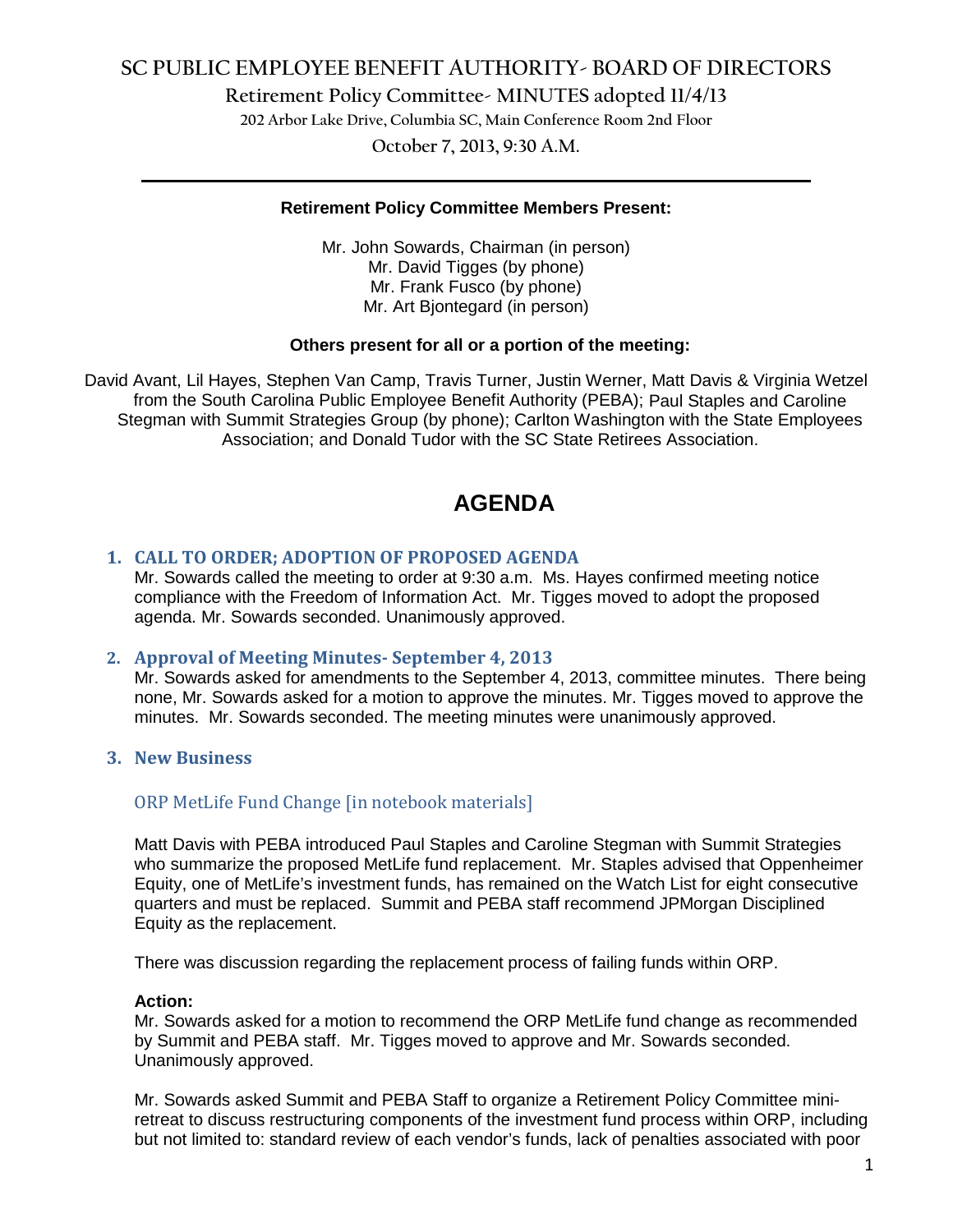## **SC PUBLIC EMPLOYEE BENEFIT AUTHORITY- BOARD OF DIRECTORS**

**Retirement Policy Committee- MINUTES adopted 11/4/13**

**202 Arbor Lake Drive, Columbia SC, Main Conference Room 2nd Floor**

**October 7, 2013, 9:30 A.M. \_\_\_\_\_\_\_\_\_\_\_\_\_\_\_\_\_\_\_\_\_\_\_\_\_\_\_\_\_\_\_\_\_\_\_\_\_\_\_\_\_\_\_\_\_\_\_\_\_\_\_\_\_\_\_\_\_\_\_\_\_\_\_\_\_\_\_\_\_\_\_\_**

performance of funds, lack of timely response for poor performing funds, motivation for fund replacement, low standards for measurement of failing funds. There was also discussion to include future review of the vendor's revenue sharing component.

Mr. Staples advised that he will work with PEBA staff to prepare an agenda for the retreat.

## **4. Old Business**

## Retirement Systems Investment Commission: Meeting Update

PEBA Interim Director, David Avant, reported that the Retirement Systems Investment Commission met on September 26, 2013 and the following items were discussed:

- 1. A new protocol has been created whereby the Commission will approve an investment fund, enters into a contract, and receive final funding from the SC State Treasurer. A successful non-disclosure agreement has been reached allowing member's of the State Treasurers staff to view previously confidential information.
- 2. The Commission approved the shifting of investment funds to global equities with passively index funds resulting in lower fees. Mr. Bjontegard requested the funding sources. Mr. Avant advised that he will be able to provide that information to the Board members during their meeting scheduled on October 16, 2013.

Mr. Avant advised that the Retirement Policy Committee and the PEBA Board should plan to receive a quarterly presentation from the Retirement Systems Investment Commission in the upcoming months.

## Defined Contribution Plan Comparisons [in notebook materials]

As requested during the Retirement Policy Committee meeting held on September 4, 2013, PEBA staff Matt Davis presented a side by side plan comparison of the Optional Retirement Plan (ORP) and the Deferred Compensation Program (DCP).

There was discussion regarding a future presentation from the Deferred Compensation Program external auditor, Elliott Davis. Staff advised they will be scheduling a presentation from Elliott Davis to the committee sometime in 2014.

Mr. Sowards thanked staff for the comparison information. He then requested staff to create a list of recommendations on how to link the two defined contribution programs to maximize the benefits to subscribers. Recommendations should include but not be limited to easing administrative burdens and enhancing subscriber education through better marketing.

Mr. Sowards announced that the Retirement Policy Committee will be reviewing Investment Policy Statement comparisons for both defined contribution plans, the SC Deferred Compensation Governance Documents, and defined contribution best practices during their next committee meeting.

Mr. Bjontegard recommended that the PEBA Board be briefed on the items discussed during the last Deferred Compensation Commission meeting that was held on September 27, 2013.